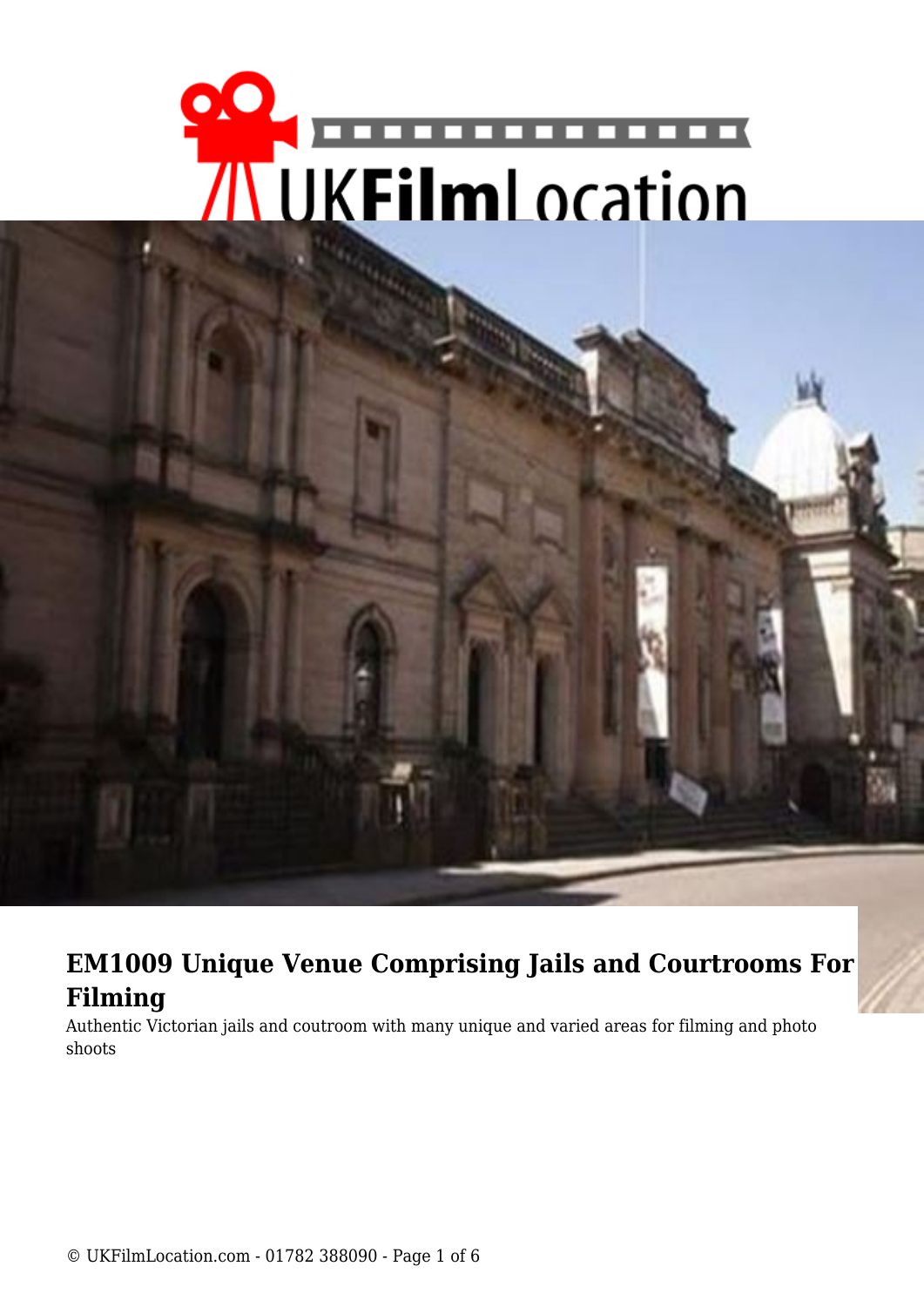# **EM1009**

## **Unique Venue Comprising Jails and Courtrooms For Filming**

Authentic Victorian jails and coutroom with many unique and varied areas for filming and photo shoots



**Location:** Leicestershire, United Kingdom **Within the M25:** No **Categories**: Emergency Services | Libraries & Town Halls

## **Features:**

| Facilities                                                                  | <b>Interior Features</b> | Parking          | <b>Rooms</b>                        |
|-----------------------------------------------------------------------------|--------------------------|------------------|-------------------------------------|
| • Domestic Power<br>• Internet Access<br>$\bullet$ Mains Water<br>• Toilets | $\bullet$ Furnished      | • Parking Nearby | $\bullet$ Cellar<br>$\bullet$ Crypt |

#### **Views**

City Scape View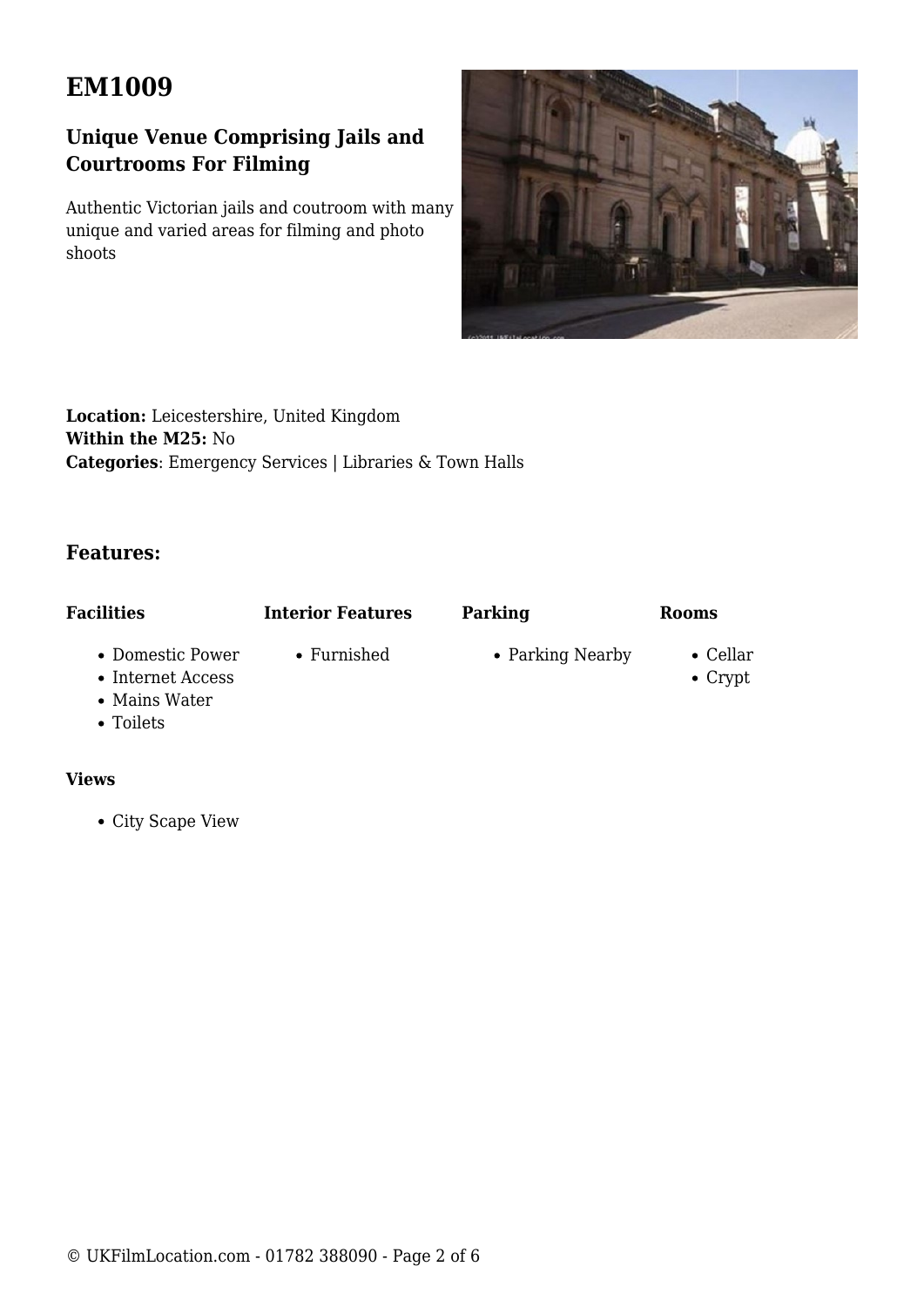### **Interior**

There are may prison related film locations at this amazing venue including:\* Victorian Courts\* Georgian Prisons\* Caves\* Medieval Dungeons\* Youth Courts\* Victorian Police Station\* Saxon Caves\* Courtyards\* Corridors\* Grand County HallWe stand apart due to the unique nature of our building built above sandstone caves, we also have a mix of various types of backdrops and spaces spanning many periods of history over the past 1000 years.We are also one of the most haunted locations in the world!Due to our unique structure, combined with an unprecedented level of service the staff and environment at the venue will provide you with the ideal filming experience.Being an incredible and unique location we have been filmed and photographed for big motion pictures, television shows, documentaries, news bulletins and fashion shoots.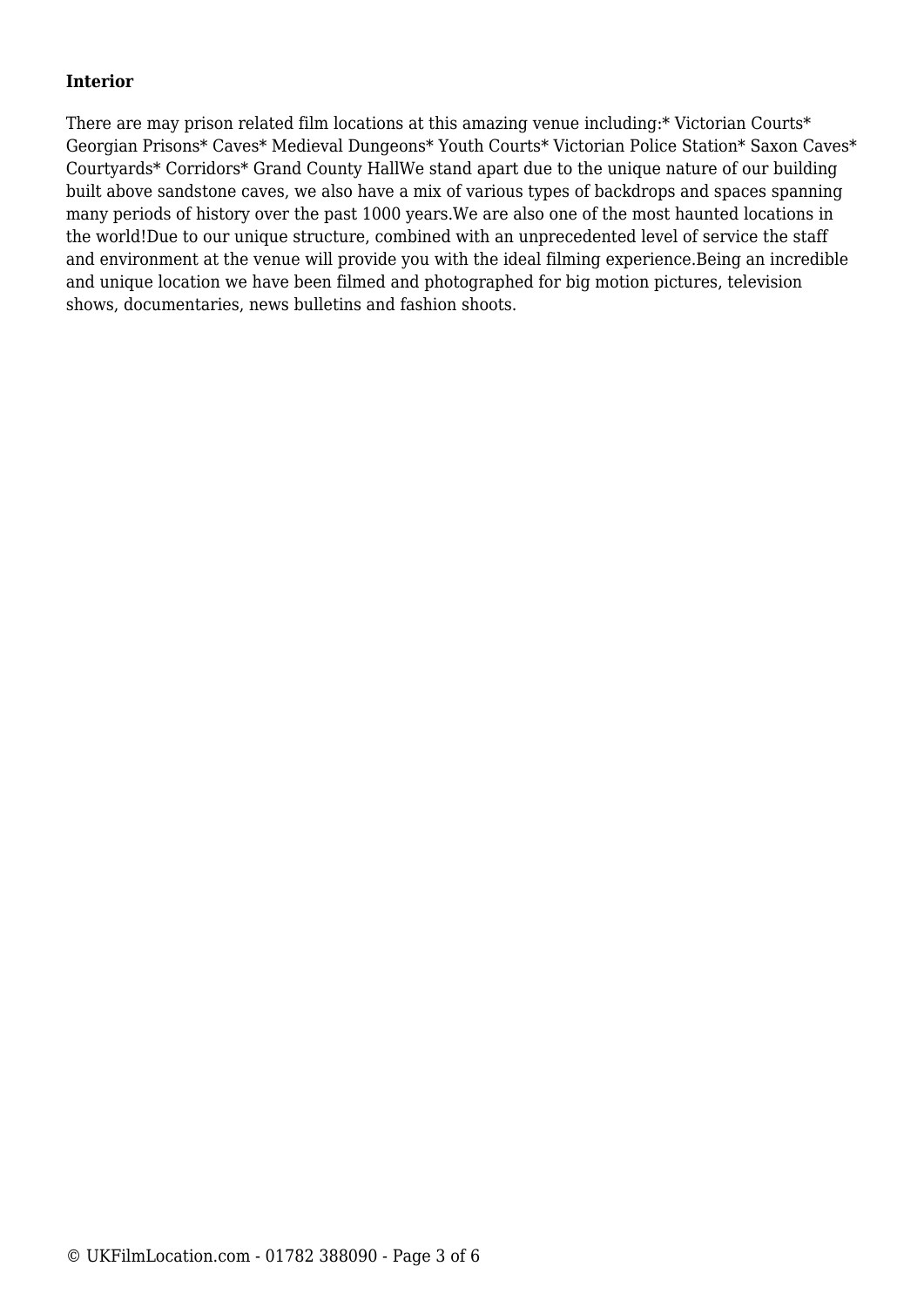









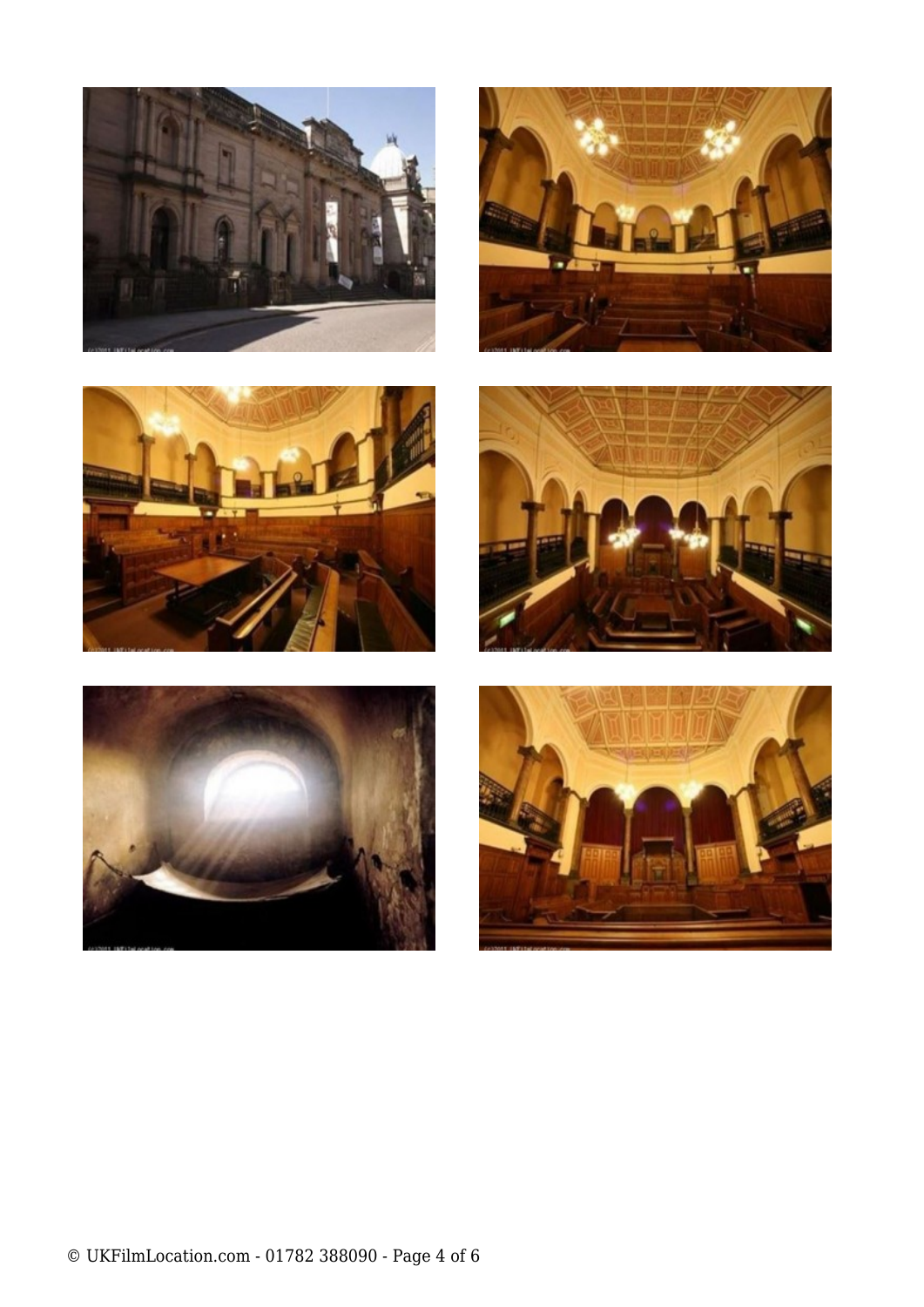